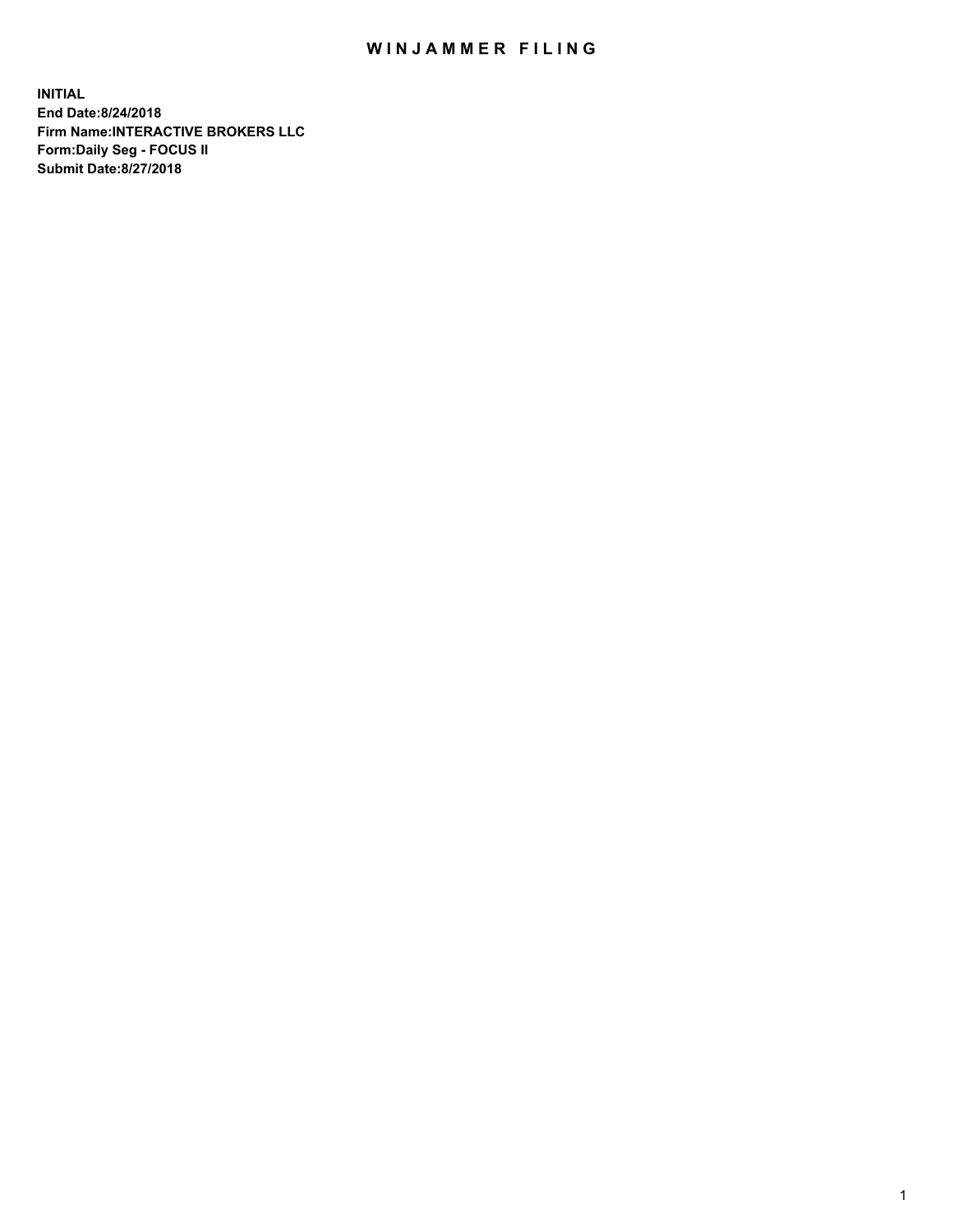**INITIAL End Date:8/24/2018 Firm Name:INTERACTIVE BROKERS LLC Form:Daily Seg - FOCUS II Submit Date:8/27/2018 Daily Segregation - Cover Page**

| Name of Company                                                                                                                                                                                                                                                                                                               | <b>INTERACTIVE BROKERS LLC</b>                                                                  |
|-------------------------------------------------------------------------------------------------------------------------------------------------------------------------------------------------------------------------------------------------------------------------------------------------------------------------------|-------------------------------------------------------------------------------------------------|
| <b>Contact Name</b>                                                                                                                                                                                                                                                                                                           | <b>James Menicucci</b>                                                                          |
| <b>Contact Phone Number</b>                                                                                                                                                                                                                                                                                                   | 203-618-8085                                                                                    |
| <b>Contact Email Address</b>                                                                                                                                                                                                                                                                                                  | jmenicucci@interactivebrokers.c<br>$om$                                                         |
| FCM's Customer Segregated Funds Residual Interest Target (choose one):<br>a. Minimum dollar amount: ; or<br>b. Minimum percentage of customer segregated funds required:% ; or<br>c. Dollar amount range between: and; or<br>d. Percentage range of customer segregated funds required between:% and%.                        | $\overline{\mathbf{0}}$<br>$\overline{\mathbf{0}}$<br>155,000,000 245,000,000<br>0 <sub>0</sub> |
| FCM's Customer Secured Amount Funds Residual Interest Target (choose one):<br>a. Minimum dollar amount: ; or<br>b. Minimum percentage of customer secured funds required:%; or<br>c. Dollar amount range between: and; or<br>d. Percentage range of customer secured funds required between:% and%.                           | $\overline{\mathbf{0}}$<br>$\pmb{0}$<br>80,000,000 120,000,000<br>0 <sub>0</sub>                |
| FCM's Cleared Swaps Customer Collateral Residual Interest Target (choose one):<br>a. Minimum dollar amount: ; or<br>b. Minimum percentage of cleared swaps customer collateral required:%; or<br>c. Dollar amount range between: and; or<br>d. Percentage range of cleared swaps customer collateral required between:% and%. | $\overline{\mathbf{0}}$<br><u>0</u><br>0 <sub>0</sub><br>00                                     |

Attach supporting documents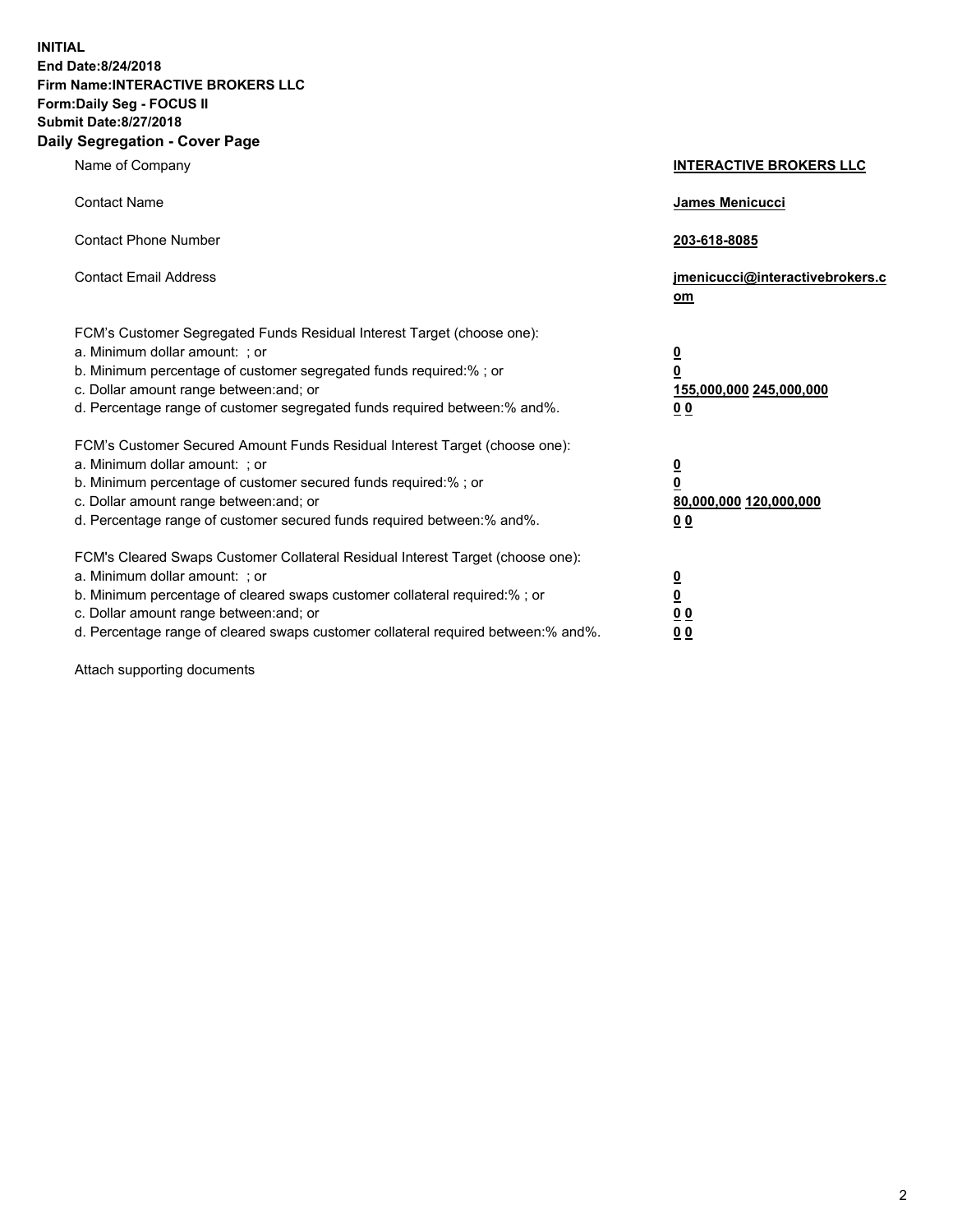## **INITIAL End Date:8/24/2018 Firm Name:INTERACTIVE BROKERS LLC Form:Daily Seg - FOCUS II Submit Date:8/27/2018 Daily Segregation - Secured Amounts**

|                | Daily Segregation - Secured Amounts                                                                  |                                   |
|----------------|------------------------------------------------------------------------------------------------------|-----------------------------------|
|                | Foreign Futures and Foreign Options Secured Amounts                                                  |                                   |
|                | Amount required to be set aside pursuant to law, rule or regulation of a foreign                     | $0$ [7305]                        |
|                | government or a rule of a self-regulatory organization authorized thereunder                         |                                   |
| $\mathbf{1}$ . | Net ledger balance - Foreign Futures and Foreign Option Trading - All Customers                      |                                   |
|                | A. Cash                                                                                              | 453,973,570 [7315]                |
|                | B. Securities (at market)                                                                            | $0$ [7317]                        |
| 2.             | Net unrealized profit (loss) in open futures contracts traded on a foreign board of trade            | $-6,350,364$ [7325]               |
| 3.             | Exchange traded options                                                                              |                                   |
|                | a. Market value of open option contracts purchased on a foreign board of trade                       | 319,148 [7335]                    |
|                | b. Market value of open contracts granted (sold) on a foreign board of trade                         | -34,095 [7337]                    |
| 4.             | Net equity (deficit) (add lines 1. 2. and 3.)                                                        | 447,908,259 [7345]                |
| 5.             | Account liquidating to a deficit and account with a debit balances - gross amount                    | 4,366 [7351]                      |
|                | Less: amount offset by customer owned securities                                                     | 0 [7352] 4,366 [7354]             |
| 6.             | Amount required to be set aside as the secured amount - Net Liquidating Equity                       | 447,912,625 [7355]                |
|                | Method (add lines 4 and 5)                                                                           |                                   |
| 7.             | Greater of amount required to be set aside pursuant to foreign jurisdiction (above) or line          | 447,912,625 [7360]                |
|                | 6.                                                                                                   |                                   |
|                | FUNDS DEPOSITED IN SEPARATE REGULATION 30.7 ACCOUNTS                                                 |                                   |
| 1.             | Cash in banks                                                                                        |                                   |
|                | A. Banks located in the United States                                                                | 65,506,818 [7500]                 |
|                | B. Other banks qualified under Regulation 30.7                                                       | 0 [7520] 65,506,818 [7530]        |
| 2.             | <b>Securities</b>                                                                                    |                                   |
|                | A. In safekeeping with banks located in the United States                                            | 372,165,010 [7540]                |
|                | B. In safekeeping with other banks qualified under Regulation 30.7                                   | 0 [7560] 372,165,010 [7570]       |
| 3.             | Equities with registered futures commission merchants                                                |                                   |
|                | A. Cash                                                                                              | $0$ [7580]                        |
|                | <b>B.</b> Securities                                                                                 | $0$ [7590]                        |
|                | C. Unrealized gain (loss) on open futures contracts                                                  | $0$ [7600]                        |
|                | D. Value of long option contracts                                                                    | $0$ [7610]                        |
|                | E. Value of short option contracts                                                                   | 0 [7615] 0 [7620]                 |
| 4.             | Amounts held by clearing organizations of foreign boards of trade<br>A. Cash                         |                                   |
|                |                                                                                                      | $0$ [7640]                        |
|                | <b>B.</b> Securities                                                                                 | $0$ [7650]                        |
|                | C. Amount due to (from) clearing organization - daily variation<br>D. Value of long option contracts | $0$ [7660]<br>$0$ [7670]          |
|                | E. Value of short option contracts                                                                   | 0 [7675] 0 [7680]                 |
| 5.             | Amounts held by members of foreign boards of trade                                                   |                                   |
|                | A. Cash                                                                                              | 125,716,132 [7700]                |
|                | <b>B.</b> Securities                                                                                 | $0$ [7710]                        |
|                | C. Unrealized gain (loss) on open futures contracts                                                  | 6,007,860 [7720]                  |
|                | D. Value of long option contracts                                                                    | 319,148 [7730]                    |
|                | E. Value of short option contracts                                                                   | -34,095 [7735] 132,009,045 [7740] |
| 6.             | Amounts with other depositories designated by a foreign board of trade                               | $0$ [7760]                        |
| 7.             | Segregated funds on hand                                                                             | $0$ [7765]                        |
| 8.             | Total funds in separate section 30.7 accounts                                                        | 569,680,873 [7770]                |
| 9.             | Excess (deficiency) Set Aside for Secured Amount (subtract line 7 Secured Statement                  | 121,768,248 [7380]                |
|                | Page 1 from Line 8)                                                                                  |                                   |
| 10.            | Management Target Amount for Excess funds in separate section 30.7 accounts                          | 80,000,000 [7780]                 |
| 11.            | Excess (deficiency) funds in separate 30.7 accounts over (under) Management Target                   | 41,768,248 [7785]                 |
|                |                                                                                                      |                                   |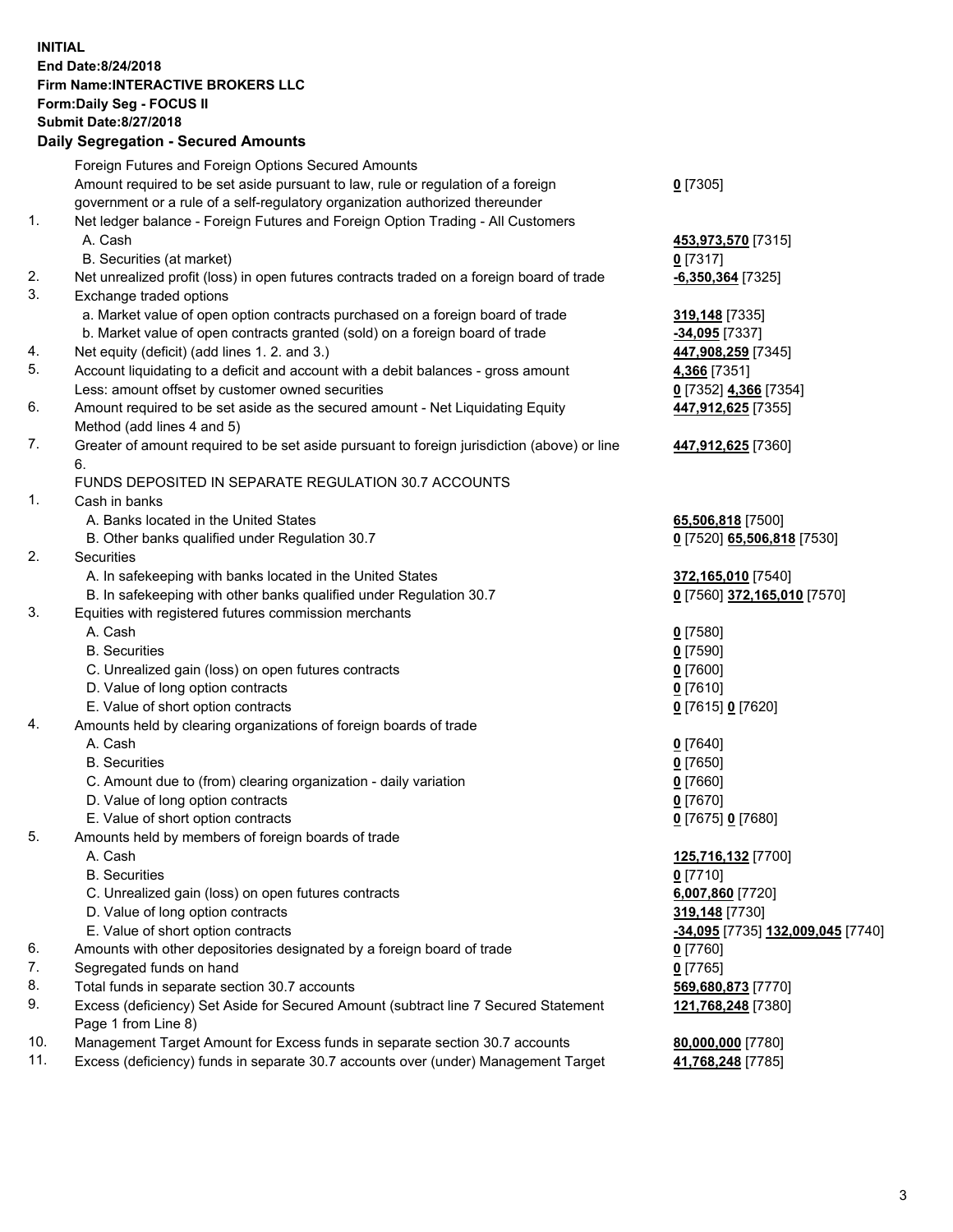**INITIAL End Date:8/24/2018 Firm Name:INTERACTIVE BROKERS LLC Form:Daily Seg - FOCUS II Submit Date:8/27/2018 Daily Segregation - Segregation Statement** SEGREGATION REQUIREMENTS(Section 4d(2) of the CEAct) 1. Net ledger balance A. Cash **4,074,113,271** [7010] B. Securities (at market) **0** [7020] 2. Net unrealized profit (loss) in open futures contracts traded on a contract market **-81,212,978** [7030] 3. Exchange traded options A. Add market value of open option contracts purchased on a contract market **158,121,282** [7032] B. Deduct market value of open option contracts granted (sold) on a contract market **-188,299,499** [7033] 4. Net equity (deficit) (add lines 1, 2 and 3) **3,962,722,076** [7040] 5. Accounts liquidating to a deficit and accounts with debit balances - gross amount **162,322** [7045] Less: amount offset by customer securities **0** [7047] **162,322** [7050] 6. Amount required to be segregated (add lines 4 and 5) **3,962,884,398** [7060] FUNDS IN SEGREGATED ACCOUNTS 7. Deposited in segregated funds bank accounts A. Cash **1,042,531,509** [7070] B. Securities representing investments of customers' funds (at market) **1,886,906,520** [7080] C. Securities held for particular customers or option customers in lieu of cash (at market) **0** [7090] 8. Margins on deposit with derivatives clearing organizations of contract markets A. Cash **26,089,716** [7100] B. Securities representing investments of customers' funds (at market) **1,248,418,593** [7110] C. Securities held for particular customers or option customers in lieu of cash (at market) **0** [7120] 9. Net settlement from (to) derivatives clearing organizations of contract markets **-7,828,955** [7130] 10. Exchange traded options A. Value of open long option contracts **157,977,358** [7132] B. Value of open short option contracts **-188,212,560** [7133] 11. Net equities with other FCMs A. Net liquidating equity **0** [7140] B. Securities representing investments of customers' funds (at market) **0** [7160] C. Securities held for particular customers or option customers in lieu of cash (at market) **0** [7170] 12. Segregated funds on hand **0** [7150] 13. Total amount in segregation (add lines 7 through 12) **4,165,882,181** [7180] 14. Excess (deficiency) funds in segregation (subtract line 6 from line 13) **202,997,783** [7190] 15. Management Target Amount for Excess funds in segregation **155,000,000** [7194] **47,997,783** [7198]

16. Excess (deficiency) funds in segregation over (under) Management Target Amount Excess